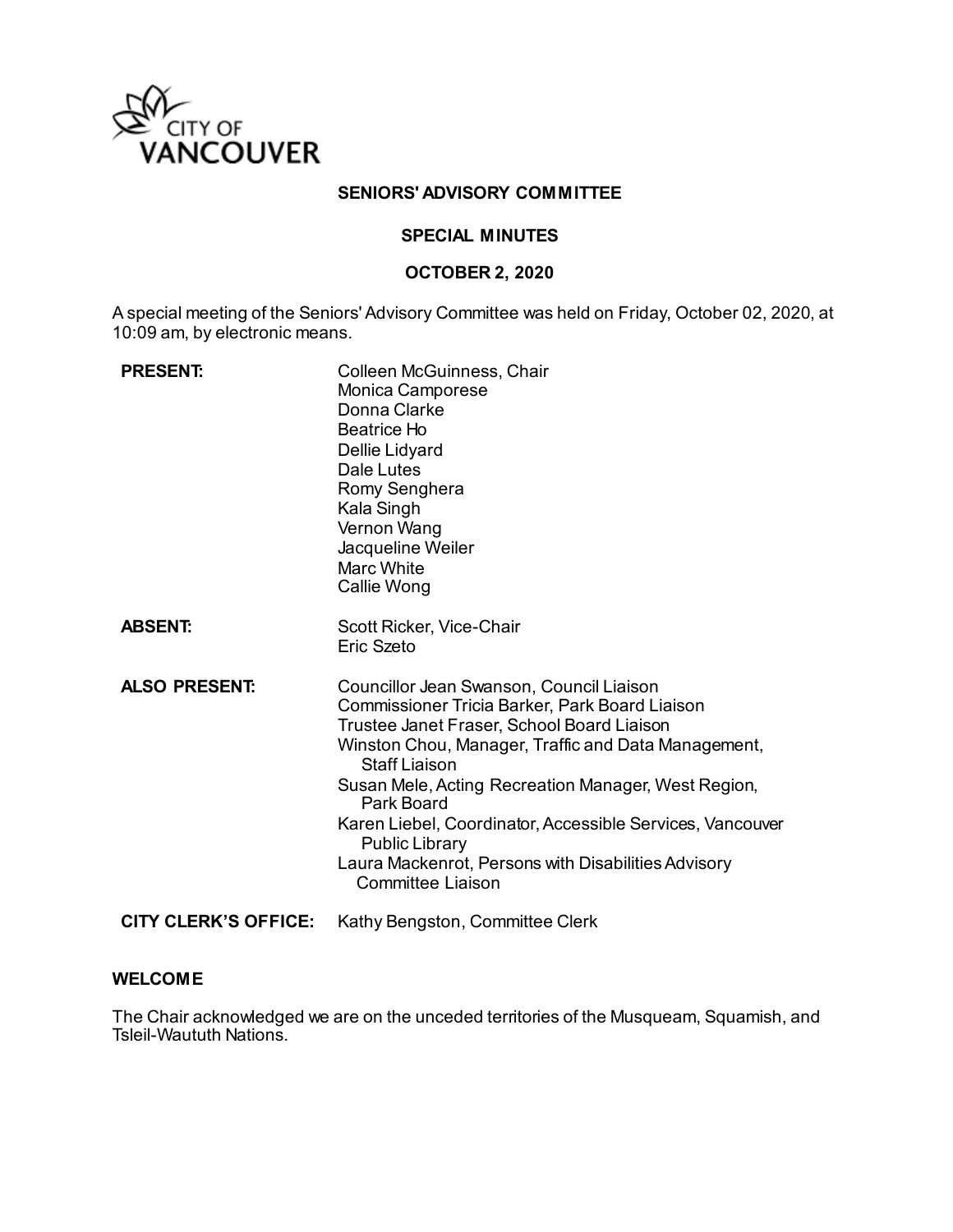# **1. Motion - Co-operative Housing on City Lease Land**

The Seniors' Advisory Committee accepts this motion in principle with the understanding that the Seniors' Advisory Committee members seek input directly with members of City Council prior to submitting a final motion.

MOVED by Marc White SECONDED by Donna Clarke

#### WHEREAS

- 1. Over 40% of members of housing co-operatives are seniors, the Seniors'Advisory Committee (SAC) is deeply concerned about the current state of negotiations with the Co-op Housing Sector.
- 2. Since the release of the City of Vancouver's Co-op Housing Discussion Paper on January 28, 2020, not one single housing co-op has signed a lease based on the proposed options.
- 3. The Co-operative Housing Association of British Columbia (CHFBC) after reviewing Options 1 and 2 using real data from 18 housing co-ops has found that the financial model and its underlying assumptions to be so flawed that after extensive attempts to modify the model or assumptions under the model, they informed staff that they are no longer working with the City model and have been working on a different lease renewal framework in communication and collaboration with housing co-ops on city land leases.

We understand that the CHFBC framework being proposed will:

- a. address city interests in receiving significant funding to support Vancouver Affordable Housing Endowment Fund (VAHEF) goals to expand affordable housing upfront through pre-paid lease options;
- b. provide acceptable performance measures that ensures co-ops are providing sustainable affordable housing within broader and deeper income levels than the City has managed to provide in its own programs;
- c. be congruent with the self-governing, democratic principles underpinning all co-operatives.
- 4. We are also greatly concerned that at least two housing co-operatives who under the proposed discussion paper would have no other option except Option 3 for the reason that they are providing much needed deeper affordability for lower income households (many are seniors), than is allowed under the proposed financial model, as the proposed model does not allow a negative lease credit. In one of these co-ops the lack of security is dramatically increasing mental distress and has already resulted in 5% of their members to leave the housing co-op. This will continue to increase stress and financial hardship on a co-op where its members paid market value for their land, and also paid full cost of their buildings. We believe option 3 is a devastating option for seniors who have voluntarily created and sustained some of the most affordable housing in the city.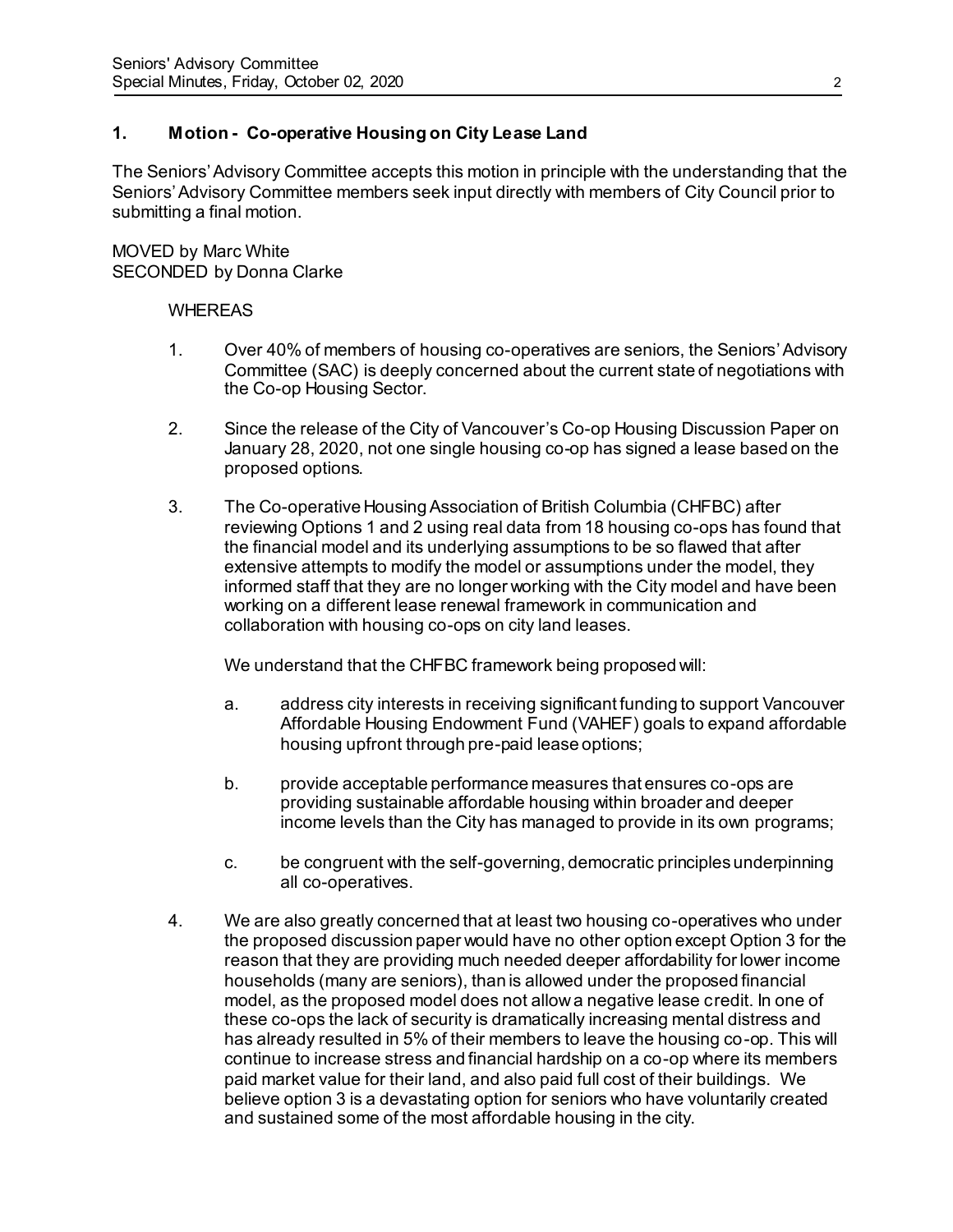# THEREFORE BE IT RESOLVED

(DRAFT)

- A. THAT the Seniors' Advisory Committee ask that Council guarantee "security of tenure" for short term co-ops by extending their current lease for a minimum of six months, without penalty or charge, as a gesture of goodwill to reduce mental distress. This will provide a greater opportunity both for The Co-operative Housing Association of British Columbia (CHFBC) and City staff to co-create an appropriate lease framework together based on the following viability measures, or for CHFBC to be given the opportunity to append their proposal to the City staff lease proposal.
- B. THAT the Seniors' Advisory Committee recommend that Council direct City staff to consider the following guidelines for viability testing:
	- i. That staff work with CHFBC to test any new proposed lease framework with real co-op housing data which has been provided to CHFBC by housing co-ops for this purpose, and that the results of this review be shared with Council prior to Council making a decision on co-op leases;
	- ii. That the results of this modeling and testing be shared with financial institution(s) who concludes following their review, that the model meets a level of acceptability and sustainability that the lender would consider making loans to housing co-ops to support pre-paid leases, and address remediation needs;
	- iii. That the lease framework preserves and sustains at a minimum the range and depth of affordability across current income bands currently being served; and
	- iv. That the lease framework is flexible recognizing that housing co-ops are based on different Canada Mortgage Housing Corporation (CMHC) programs and therefore, have different operational needs (e.g. some coops are self-subsidy, some co-ops receive subsidy which is time-limited to 2028, some of the co-ops who currently receive subsidy are investigating self-subsidy options to address the potential loss of future subsidy).

## CARRIED UNANIMOUSLY

## **2. Motion – Vancouver Building By-law and Standards of Maintenance**

# MOVED by Dellie Lidyard SECONDED by Callie Wong

THAT the Seniors' Advisory Committee agrees to postpone the decision on the elevator maintenance motion to the next Seniors' Advisory Committee meeting on November 6, 2020.

## CARRIED UNANIMOUSLY